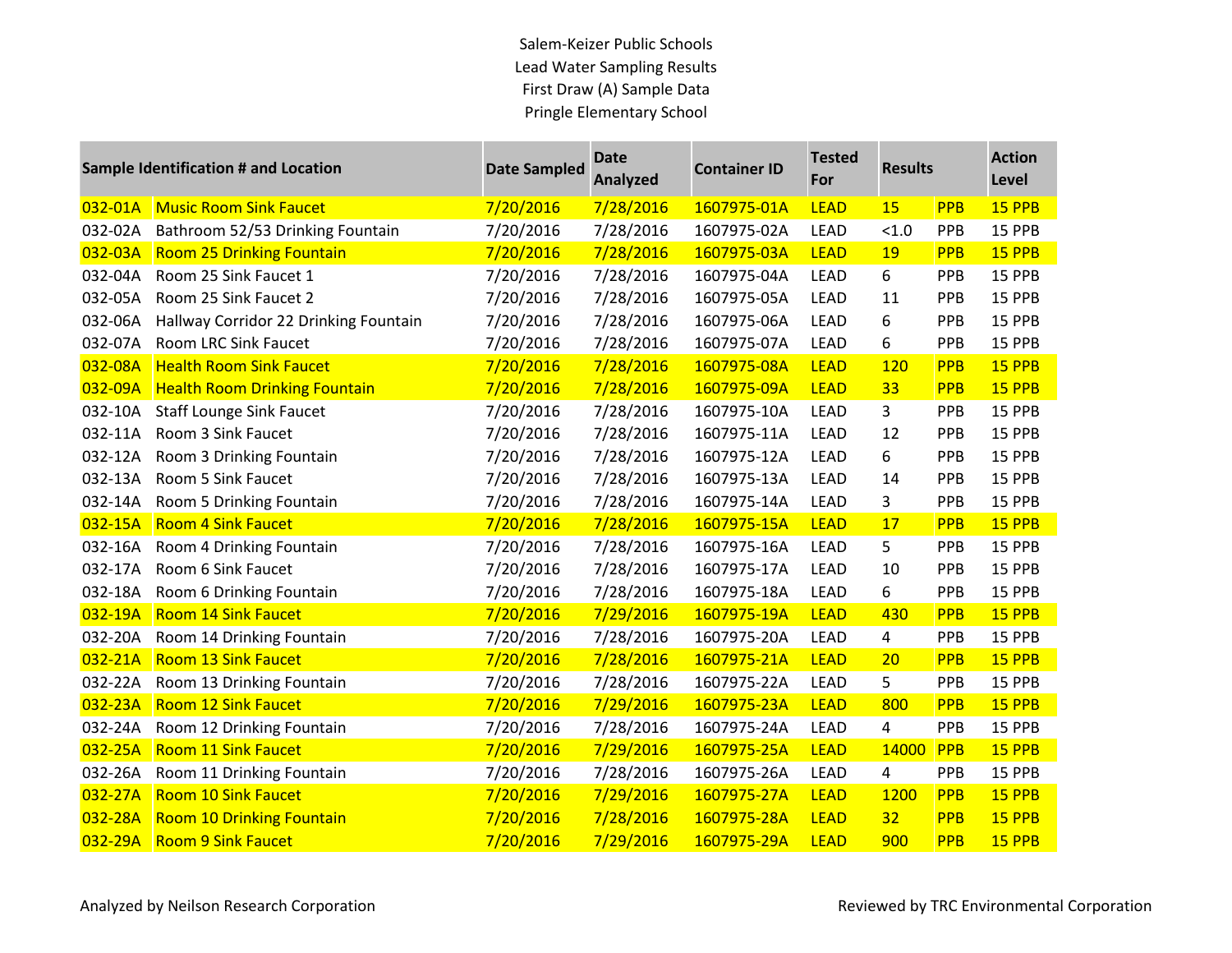## Salem-Keizer Public Schools Lead Water Sampling Results First Draw (A) Sample Data Pringle Elementary School

| 032-30A | Room 9 Drinking Fountain           | 7/20/2016 | 7/28/2016 | 1607975-30A | <b>LEAD</b> | 4              | PPB        | 15 PPB        |
|---------|------------------------------------|-----------|-----------|-------------|-------------|----------------|------------|---------------|
| 032-31A | <b>Room 8 Sink Faucet</b>          | 7/20/2016 | 7/28/2016 | 1607975-31A | <b>LEAD</b> | 36             | <b>PPB</b> | 15 PPB        |
| 032-32A | Room 8 Drinking Fountain           | 7/20/2016 | 7/28/2016 | 1607975-32A | <b>LEAD</b> | 9              | <b>PPB</b> | 15 PPB        |
| 032-33A | Room 7 Sink Faucet                 | 7/20/2016 | 7/28/2016 | 1607975-33A | <b>LEAD</b> | 13             | <b>PPB</b> | 15 PPB        |
| 032-34A | Room 7 Drinking Fountain           | 7/20/2016 | 7/28/2016 | 1607975-34A | <b>LEAD</b> | 5.             | PPB        | 15 PPB        |
| 032-35A | Food Service Food Prep Sink Faucet | 7/20/2016 | 7/28/2016 | 1607975-35A | <b>LEAD</b> | < 1.0          | PPB        | 15 PPB        |
| 032-36A | Room 15 Sink Faucet                | 7/20/2016 | 7/28/2016 | 1607975-36A | <b>LEAD</b> | 11             | PPB        | 15 PPB        |
| 032-37A | Room 15 Drinking Fountain          | 7/20/2016 | 7/28/2016 | 1607975-37A | <b>LEAD</b> | $\overline{2}$ | <b>PPB</b> | 15 PPB        |
| 032-38A | Room 23 Sink Faucet                | 7/20/2016 | 7/28/2016 | 1607975-38A | <b>LEAD</b> | < 1.0          | PPB        | 15 PPB        |
| 032-39A | Room 23 Drinking Fountain          | 7/20/2016 | 7/28/2016 | 1607975-39A | <b>LEAD</b> | 3              | PPB        | 15 PPB        |
| 032-40A | Room 22 Sink Faucet                | 7/20/2016 | 7/28/2016 | 1607975-40A | <b>LEAD</b> | $\overline{2}$ | PPB        | 15 PPB        |
| 032-41A | Room 22 Drinking Fountain          | 7/20/2016 | 7/28/2016 | 1607975-41A | <b>LEAD</b> | 2              | <b>PPB</b> | 15 PPB        |
| 032-42A | Room 21 Sink Faucet                | 7/20/2016 | 7/28/2016 | 1607975-42A | <b>LEAD</b> | $\mathbf{1}$   | <b>PPB</b> | 15 PPB        |
| 032-43A | Room 21 Drinking Fountain          | 7/20/2016 | 7/28/2016 | 1607975-43A | <b>LEAD</b> | 4              | PPB        | 15 PPB        |
| 032-44A | Room 20 Sink Faucet                | 7/20/2016 | 7/28/2016 | 1607975-44A | <b>LEAD</b> | 4              | <b>PPB</b> | 15 PPB        |
| 032-45A | Room 20 Drinking Fountain          | 7/20/2016 | 7/28/2016 | 1607975-45A | <b>LEAD</b> | 5              | PPB        | 15 PPB        |
| 032-46A | Room 19 Sink Faucet                | 7/20/2016 | 7/28/2016 | 1607975-46A | <b>LEAD</b> | 5              | <b>PPB</b> | 15 PPB        |
| 032-47A | Room 19 Drinking Fountain          | 7/20/2016 | 7/28/2016 | 1607975-47A | <b>LEAD</b> | 3              | PPB        | 15 PPB        |
| 032-48A | Room 18 Sink Faucet                | 7/20/2016 | 7/28/2016 | 1607975-48A | <b>LEAD</b> | 3              | <b>PPB</b> | 15 PPB        |
| 032-49A | Room 18 Drinking Fountain          | 7/20/2016 | 7/28/2016 | 1607975-49A | <b>LEAD</b> | 4              | <b>PPB</b> | 15 PPB        |
| 032-50A | Primary Den Drinking Fountain      | 7/20/2016 | 7/28/2016 | 1607975-50A | <b>LEAD</b> | 1              | PPB        | 15 PPB        |
| 032-51A | Room 2 Sink Faucet                 | 7/20/2016 | 7/28/2016 | 1607975-51A | <b>LEAD</b> | 6              | <b>PPB</b> | 15 PPB        |
| 032-52A | Room 2 Drinking Fountain           | 7/20/2016 | 7/28/2016 | 1607975-52A | LEAD        | 10             | PPB        | 15 PPB        |
| 032-53A | Room 1 Sink Faucet                 | 7/20/2016 | 7/28/2016 | 1607975-53A | <b>LEAD</b> | 13             | PPB        | 15 PPB        |
| 032-54A | Room 1 Drinking Fountain           | 7/20/2016 | 7/28/2016 | 1607975-54A | <b>LEAD</b> | 5              | <b>PPB</b> | 15 PPB        |
| 032-55A | Room DLC 16 Sink Faucet            | 7/20/2016 | 7/28/2016 | 1607975-55A | <b>LEAD</b> | 11             | PPB        | 15 PPB        |
| 032-56A | Room DLC 16 Drinking Fountain      | 7/20/2016 | 7/28/2016 | 1607975-56A | <b>LEAD</b> | 6              | <b>PPB</b> | <b>15 PPB</b> |

EPA Action Level for Lead in Schools is 20 PPB

**SKPS Action Level for Lead is 15 PPB**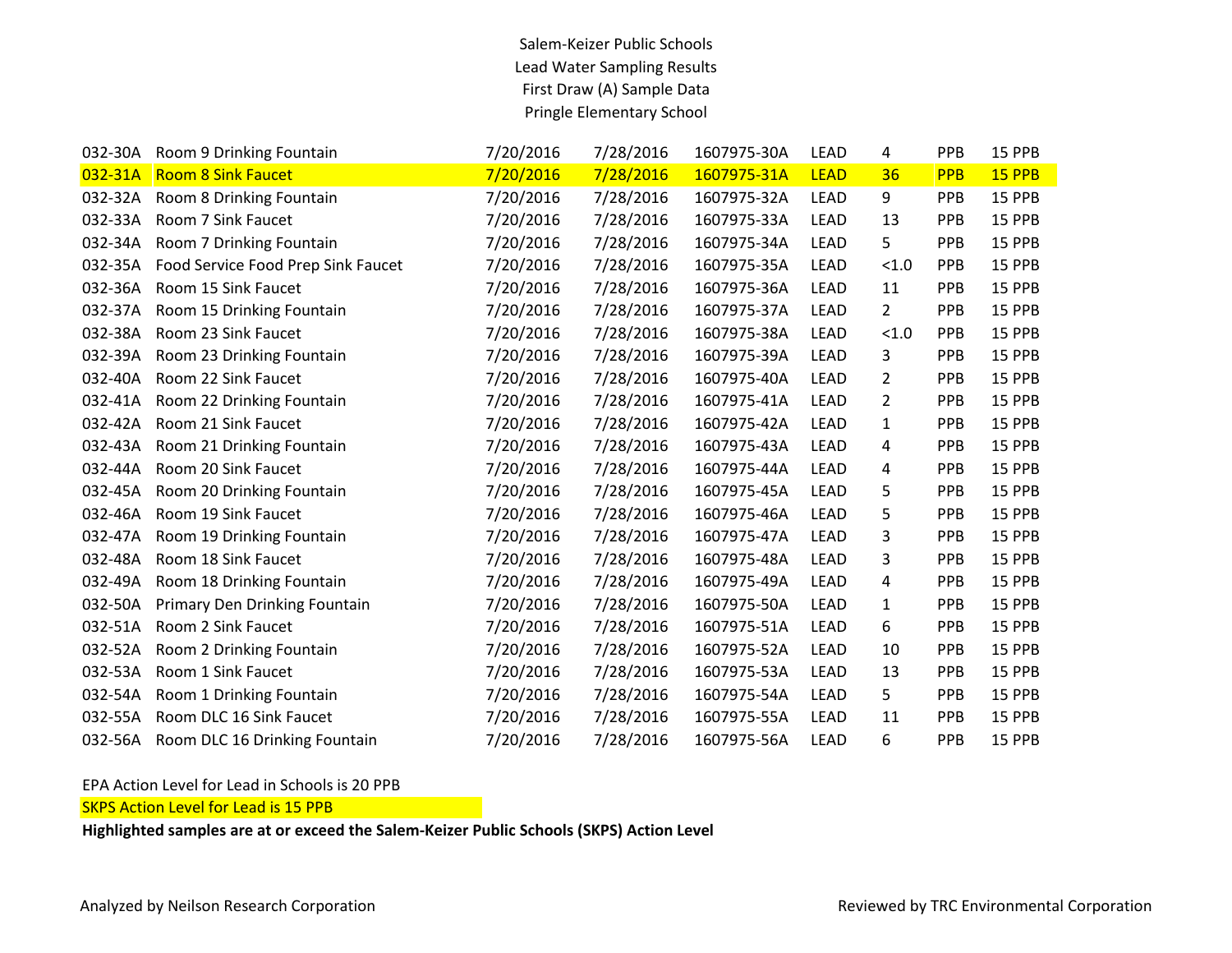## Salem-Keizer Public Schools Lead Water Sampling Results Flushed (B) Sample Data Pringle Elementary School

| <b>Sample Identification # and Location</b> | Date/Time<br><b>Sampled</b> | <b>Date</b><br><b>Analyzed</b> | <b>Container ID</b> | <b>Tested</b><br>For | <b>Results</b>               | <b>Action</b><br>Level |
|---------------------------------------------|-----------------------------|--------------------------------|---------------------|----------------------|------------------------------|------------------------|
| 032-01B Music Room Sink Faucet              | 7/20/16 8:18                | 8/16/2016                      | 1607976-01A         | LEAD                 | PPB<br>2                     | 15 PPB                 |
| 032-03B Room 25 Drinking Fountain           | 7/20/16 8:24                | 8/16/2016                      | 1607976-03A         | <b>LEAD</b>          | 2<br><b>PPB</b>              | <b>15 PPB</b>          |
| 032-08B Health Room Sink Faucet             | 7/20/16 8:13                | 8/16/2016                      | 1607976-08A         | LEAD                 | 6<br><b>PPB</b>              | <b>15 PPB</b>          |
| 032-09B Health Room Drinking Fountain       | 7/20/16 8:15                | 8/16/2016                      | 1607976-09A         | <b>LEAD</b>          | <b>16 PPB</b>                | <b>15 PPB</b>          |
| 032-15B Room 4 Sink Faucet                  | 7/20/16 8:56                | 8/16/2016                      | 1607976-15A         | LEAD                 | <b>PPB</b><br>$\overline{2}$ | <b>15 PPB</b>          |
| 032-19B Room 14 Sink Faucet                 | 7/20/16 9:12                | 8/16/2016                      | 1607976-19A         | <b>LEAD</b>          | <b>PPB</b><br>4              | <b>15 PPB</b>          |
| 032-21B Room 13 Sink Faucet                 | 7/20/16 9:17                | 8/16/2016                      | 1607976-21A         | LEAD                 | 3.<br><b>PPB</b>             | <b>15 PPB</b>          |
| 032-23B Room 12 Sink Faucet                 | 7/20/16 9:23                | 8/16/2016                      | 1607976-23A         | LEAD                 | 7<br><b>PPB</b>              | <b>15 PPB</b>          |
| 032-25B Room 11 Sink Faucet                 | 7/20/16 9:30                | 8/16/2016                      | 1607976-25A         | <b>LEAD</b>          | 64 PPB                       | <b>15 PPB</b>          |
| 032-27B Room 10 Sink Faucet                 | 7/20/16 9:45                | 8/16/2016                      | 1607976-27A         | <b>LEAD</b>          | <b>37 PPB</b>                | <b>15 PPB</b>          |
| 032-28B Room 10 Drinking Faucet             | 7/20/16 9:47                | 8/16/2016                      | 1607976-28A         | LEAD                 | <b>PPB</b><br>1              | <b>15 PPB</b>          |
| 032-29B Room 9 Sink Faucet                  | 7/20/16 9:51                | 8/16/2016                      | 1607976-29A         | LEAD                 | 5.<br><b>PPB</b>             | <b>15 PPB</b>          |
| 032-31B Room 8 Sink Faucet                  | 7/20/16 9:58                | 8/16/2016                      | 1607976-31A         | LEAD                 | 2<br><b>PPB</b>              | <b>15 PPB</b>          |

EPA Action Level for Lead in Schools is 20 PPB

SKPS Action Level for Lead is 15 PPB

**Highlighted samples are at or exceed the Salem-Keizer**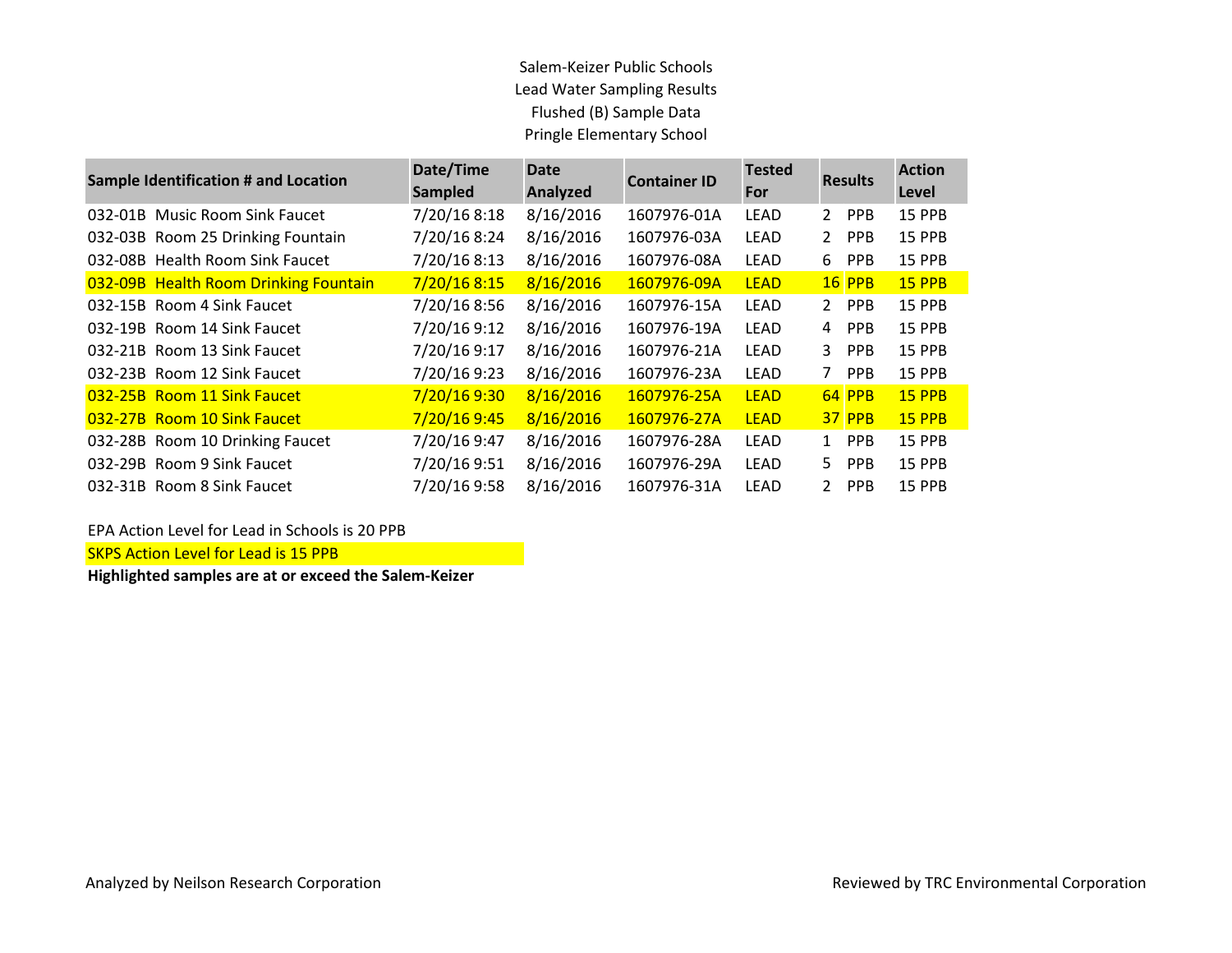Salem-Keizer Public Schools Lead Water Sampling Results First Draw (C) Sample Data Pringle Elementary School

| <b>Sample Identification # and Location</b> | Date/Time<br><b>Sampled</b> | Date Analyzed Container ID |       | <b>Tested</b><br>For | <b>Results</b>        |                | <b>Action</b><br>Level |
|---------------------------------------------|-----------------------------|----------------------------|-------|----------------------|-----------------------|----------------|------------------------|
| 032-01C Music Room Sink Faucet              | 9/22/2016 4:48              | 9/26/2016                  | 57933 | LEAD                 | 9                     | PPB.           | <b>15 PPB</b>          |
| 032-03C Room 25 Drinking Fountain           | 9/22/2016 4:51              | 9/26/2016                  | 57934 | LEAD                 | $\mathbf{2}^{\prime}$ | PPB.           | <b>15 PPB</b>          |
| 032-08C Health Room Sink Faucet             | 9/22/2016 4:54              | 9/26/2016                  | 57935 | <b>LEAD</b>          | 98                    | <b>PPB</b>     | $15$ PPB               |
| 032-09C Health Room Drinking Fountain       | 9/22/2016 4:55              | 9/26/2016                  | 57936 | <b>LEAD</b>          | <b>18</b>             | <b>PPB</b>     | $15$ PPB               |
| 032-15C Room 4 Sink Faucet                  | 9/22/2016 4:59              | 9/26/2016                  | 57937 | LEAD                 | 5                     | PPB.           | <b>15 PPB</b>          |
| 032-19C Room 14 Sink Faucet                 | 9/22/2016 5:02              | 9/26/2016                  | 57938 | LEAD                 | 3                     | PPB.           | 15 PPB                 |
| 032-21C Room 13 Sink Faucet                 | 9/22/2016 5:04              | 9/26/2016                  | 57939 | LEAD                 | 9                     | PPB.           | 15 PPB                 |
| 032-23C Room 12 Sink Faucet                 | 9/22/2016 5:06              | 9/26/2016                  | 57940 | LEAD                 | 3                     |                | PPB 15 PPB             |
| 032-25C Room 11 Sink Faucet                 | 9/22/2016 5:08              | 9/26/2016                  | 57941 | <b>LEAD</b>          |                       | <b>111 PPB</b> | $15$ PPB               |
| 032-27C Room 10 Sink Faucet                 | 9/22/2016 5:11              | 9/26/2016                  | 57942 | <b>LEAD</b>          | 65                    |                | PPB 15 PPB             |
| 032-28C Room 10 Drinking Fountain           | 9/22/2016 5:11              | 9/26/2016                  | 57943 | LEAD                 | $\overline{2}$        | PPB.           | 15 PPB                 |
| 032-29C Room 9 Sink Faucet                  | 9/22/2016 5:14              | 9/26/2016                  | 57944 | <b>LEAD</b>          | 16                    | <b>PPB</b>     | $15$ PPB               |
| 032-31C Room 8 Sink Faucet                  | 9/22/2016 5:16              | 9/26/2016                  | 57945 | <b>LEAD</b>          |                       | <b>289 PPB</b> | $15$ PPB               |

EPA Action Level for Lead in Schools is 20 PPB

SKPS Action Level for Lead is 15 PPB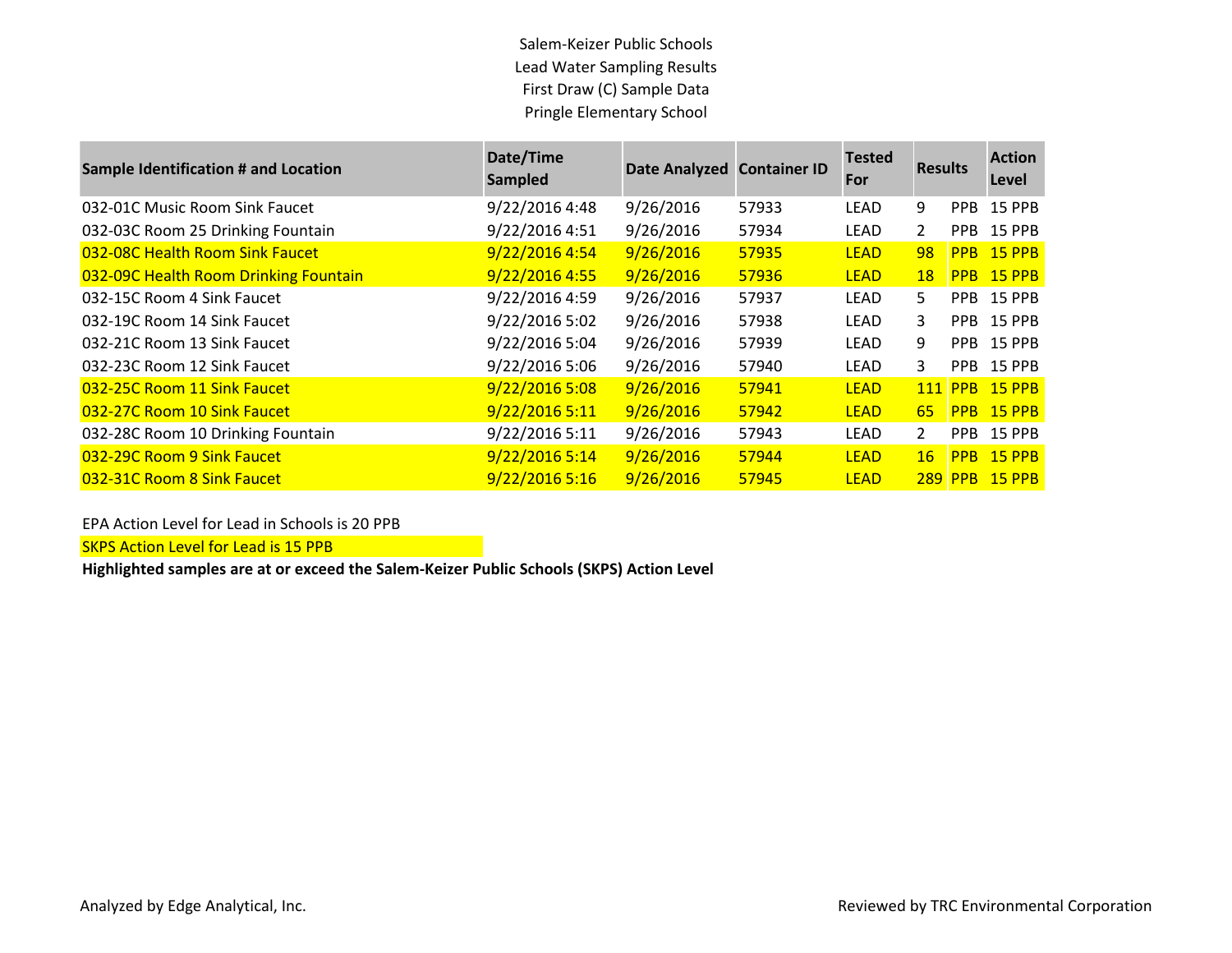Salem-Keizer Public Schools Lead Water Sampling Results Flushed (D) Sample Data Pringle Elementary School

| <b>Sample Identification # and Location</b> | Date/Time<br>Sampled | Date Analyzed Container ID |       | <b>Tested</b><br>For | <b>Results</b> |                 | <b>Action</b><br>Level |
|---------------------------------------------|----------------------|----------------------------|-------|----------------------|----------------|-----------------|------------------------|
| 032-08D Health Room Sink Faucet             | 9/21/2016 4:55       | 10/3/2016                  | 59928 | LEAD                 | 4              |                 | PPB 15 PPB             |
| 032-09D Health Room Drinking Fountain       | 9/21/2016 4:56       | 10/3/2016                  | 59929 | LEAD                 |                | PPB.            | 15 PPB                 |
| 032-25D Room 11 Sink Faucet                 | 9/21/2016 5:09       | 10/3/2016                  | 59930 | LEAD                 |                | PPB.            | 15 PPB                 |
| 032-27D Room 10 Sink Faucet                 | 9/21/2016 5:12       | 10/3/2016                  | 59931 | LEAD                 | $\leq$ 1       | PP <sub>B</sub> | 15 PPB                 |
| 032-29D Room 9 Sink Faucet                  | 9/21/2016 5:15       | 10/3/2016                  | 59932 | LEAD                 | $<$ 1          | PPB.            | <b>15 PPB</b>          |
| 032-31D Room 8 Sink Faucet                  | 9/21/2016 5:17       | 10/3/2016                  | 59933 | LEAD                 | $<$ 1          | PPB.            | <b>15 PPB</b>          |

EPA Action Level for Lead in Schools is 20 PPB

SKPS Action Level for Lead is 15 PPB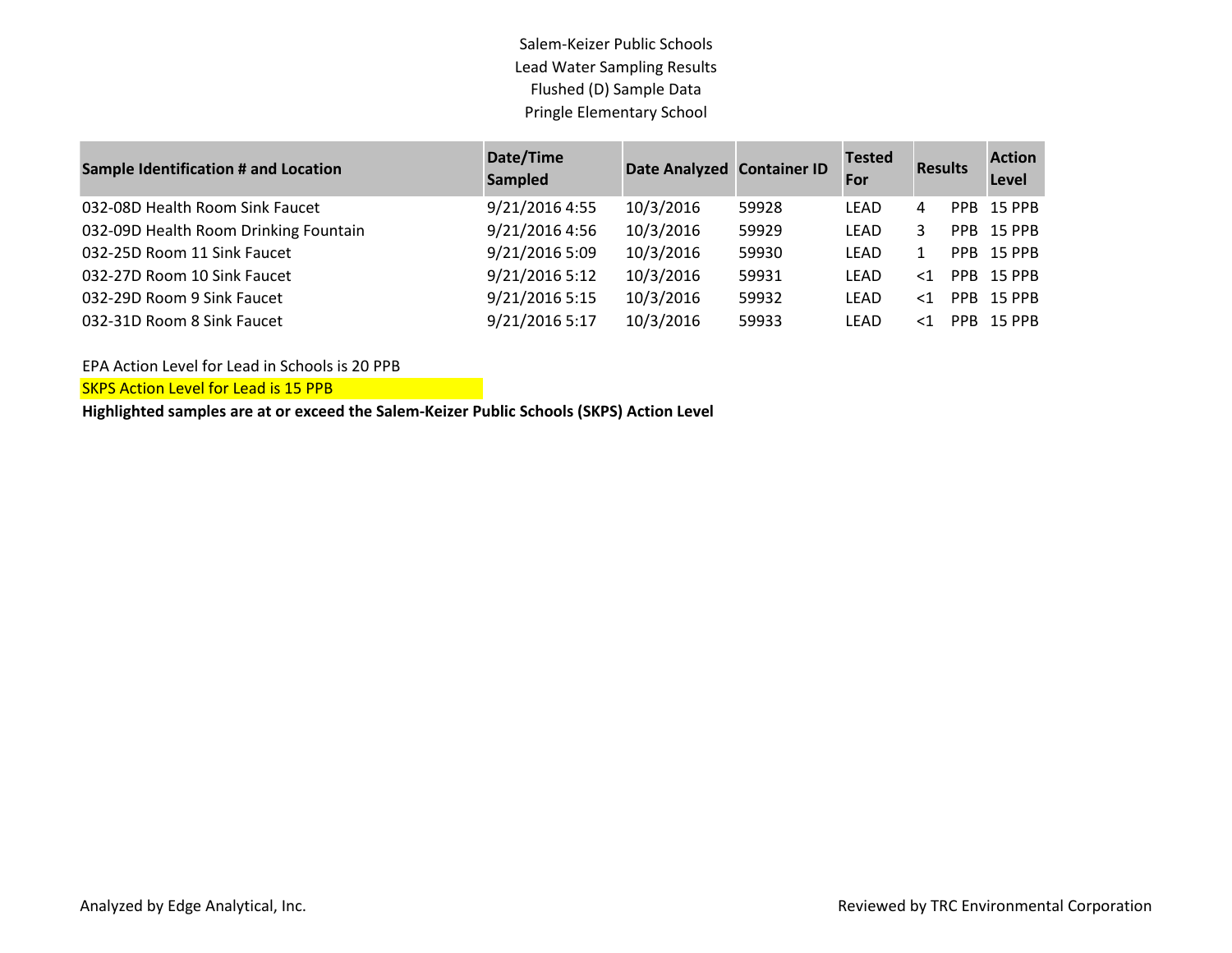Salem-Keizer Public Schools Lead Water Sampling Results First Draw (E) Sample Data Pringle Elementary School

| <b>Sample Identification # and Location</b> | Date/Time<br>Sampled | Date Analyzed Container ID |       | <b>Tested</b><br>For | <b>Results</b> |            | <b>Action</b><br>Level |
|---------------------------------------------|----------------------|----------------------------|-------|----------------------|----------------|------------|------------------------|
| 032-08E Health Room Sink Faucet             | 4/6/2017 7:17        | 4/11/2017                  | 18118 | <b>LEAD</b>          | 55             |            | <b>PPB 15 PPB</b>      |
| 032-09E Health Room Drinking Fountain       | 4/6/2017 7:19        | 4/11/2017                  | 18119 | LEAD                 | 8              | <b>PPB</b> | <b>15 PPB</b>          |
| 032-25E Room 11 Sink Faucet                 | 4/6/2017 7:24        | 4/11/2017                  | 18120 | <b>LEAD</b>          | 36             |            | PPB 15 PPB             |
| 032-27E Room 10 Sink Faucet                 | 4/6/2017 7:26        | 4/11/2017                  | 18121 | LEAD                 |                | PPR.       | <b>15 PPB</b>          |
| 032-29E Room 9 Sink Faucet                  | 4/6/2017 7:29        | 4/11/2017                  | 18122 | LEAD                 |                | PPB.       | <b>15 PPB</b>          |
| 032-31E Room 8 Sink Faucet                  | 4/6/2017 7:31        | 4/11/2017                  | 18123 | LEAD                 | Δ              |            | PPB 15 PPB             |

EPA Action Level for Lead in Schools is 20 PPB

SKPS Action Level for Lead is 15 PPB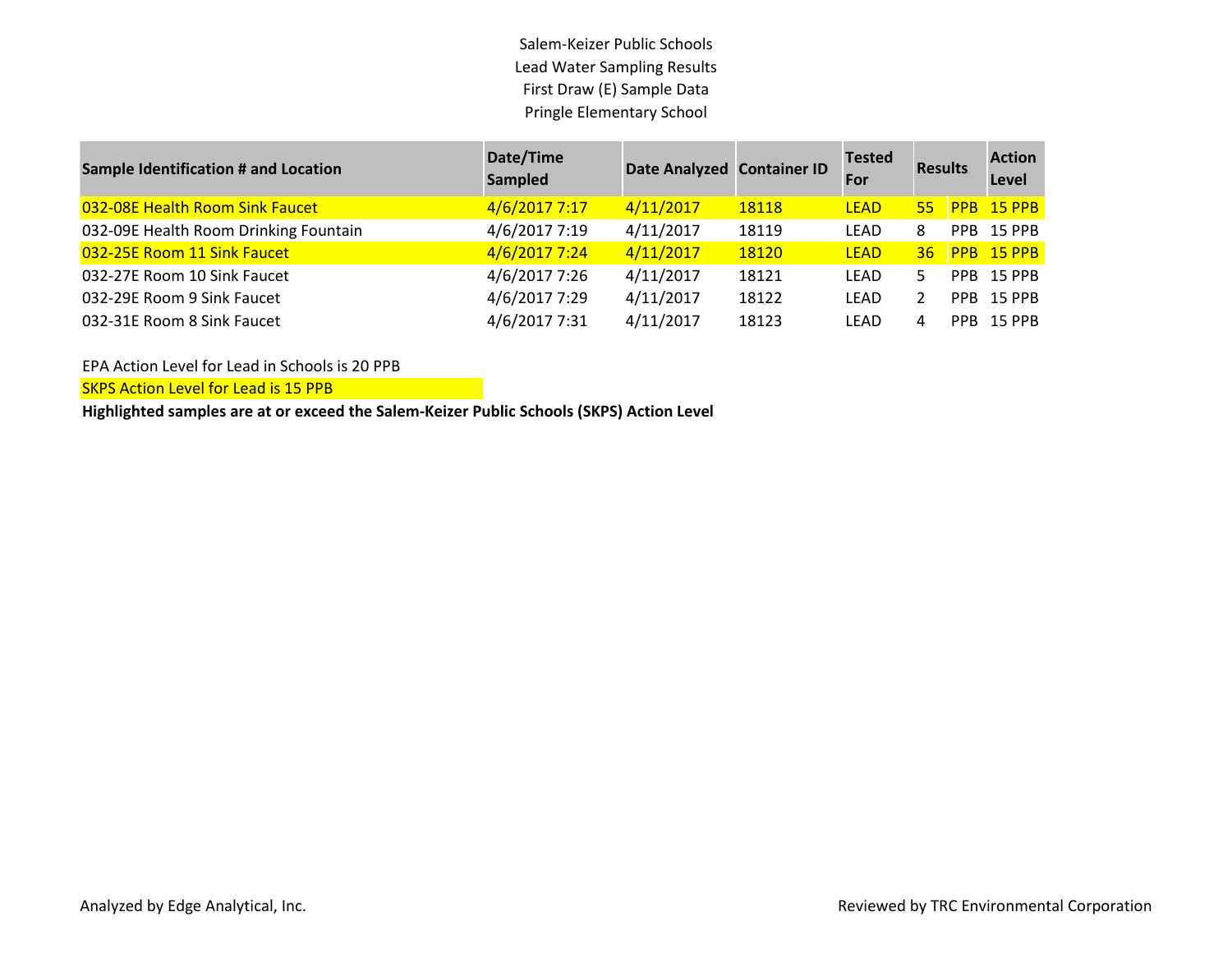Salem-Keizer Public Schools Lead Water Sampling Results First Draw (G) Sample Data Pringle Elementary School

| Sample Identification # and Location | Date/Time<br><b>Sampled</b> | <b>Date</b><br>Analyzed | <b>Container ID</b> | <b>Tested</b><br><b>For</b> | <b>Results</b> |            | <b>Action</b><br>Level |
|--------------------------------------|-----------------------------|-------------------------|---------------------|-----------------------------|----------------|------------|------------------------|
| 032-25G Room 11 Sink Faucet          | 9/1/2017 8:01               | 9/5/2017                | 50663               | LEAD                        | 8              | <b>PPR</b> | 15 PPR                 |

EPA Action Level for Lead in Schools is 20 PPB

SKPS Action Level for Lead is 15 PPB